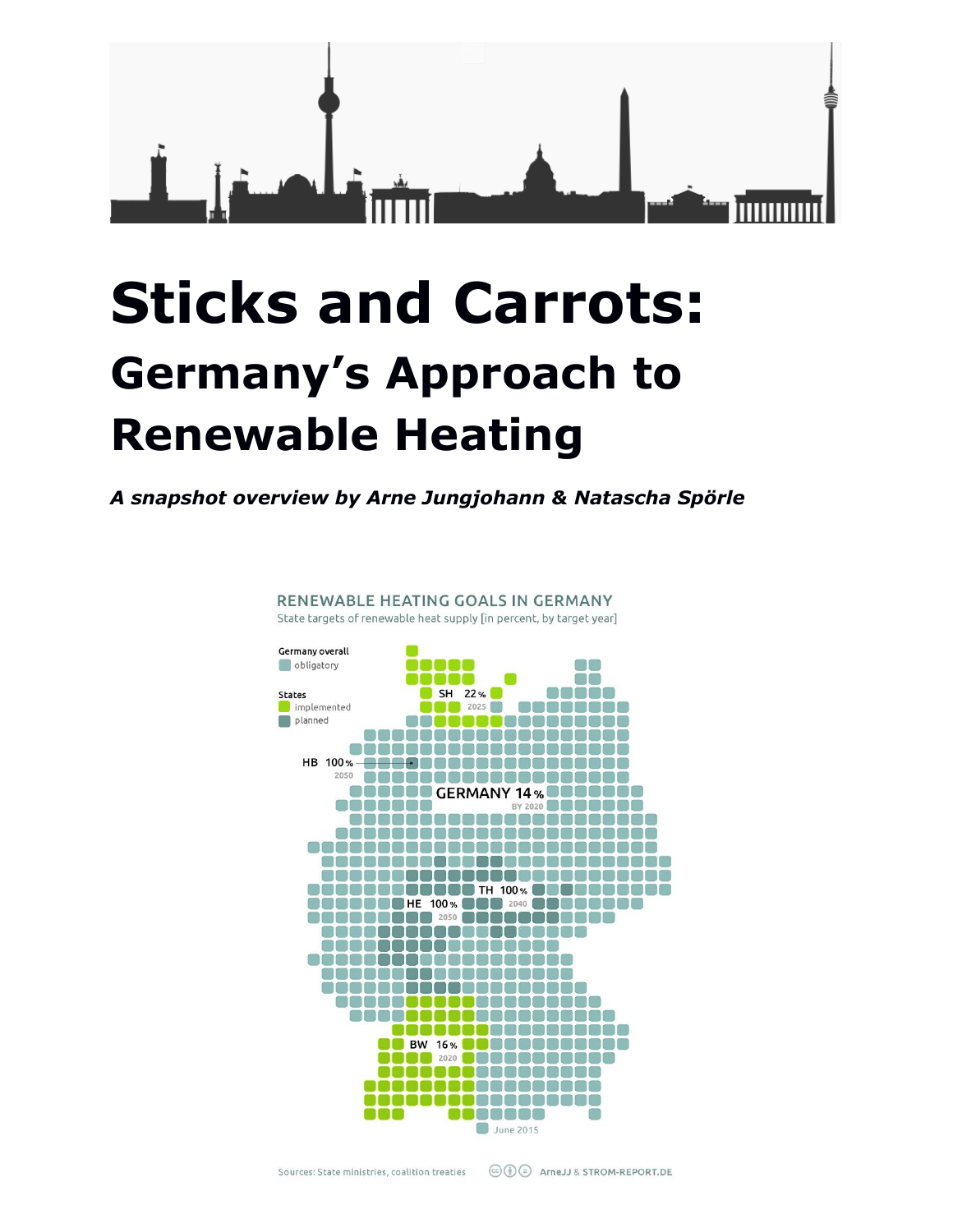

# **About the Authors:**

**Arne Jungjohann** is a political scientist, energy analyst, and editor for the Energiewende's central Twitter platform [@EnergiewendeGER.](https://twitter.com/EnergiewendeGER) He lives in Stuttgart, Germany.

**Natascha Spörle** studied Sustainable Development and European Studies in Germany and the Netherlands. Currently living in Berlin, her interests cover issues of environmental governance and governance of natural resources.

The authors would like to thank Alexander Franke for comments.

Published by Arne Jungjohann Stuttgart, Berlin, June 2015 © All rights reserved

Authors: Arne Jungjohann, Natascha Spörle Layout: Natascha Spörle Cover image: STROM-REPORT (www.strom-report.de)

Contact: Arne Jungjohann Strohberg 38 70180 Stuttgart Germany Phone: 0049-711-93596255 Email: [JJ@arnejungjohann.de](mailto:JJ@arnejungjohann.de) Twitter: [@arnejungjohann](https://twitter.com/ArneJungjohann) [www.arnejungjohann.de/en/](http://www.arnejungjohann.de/en/)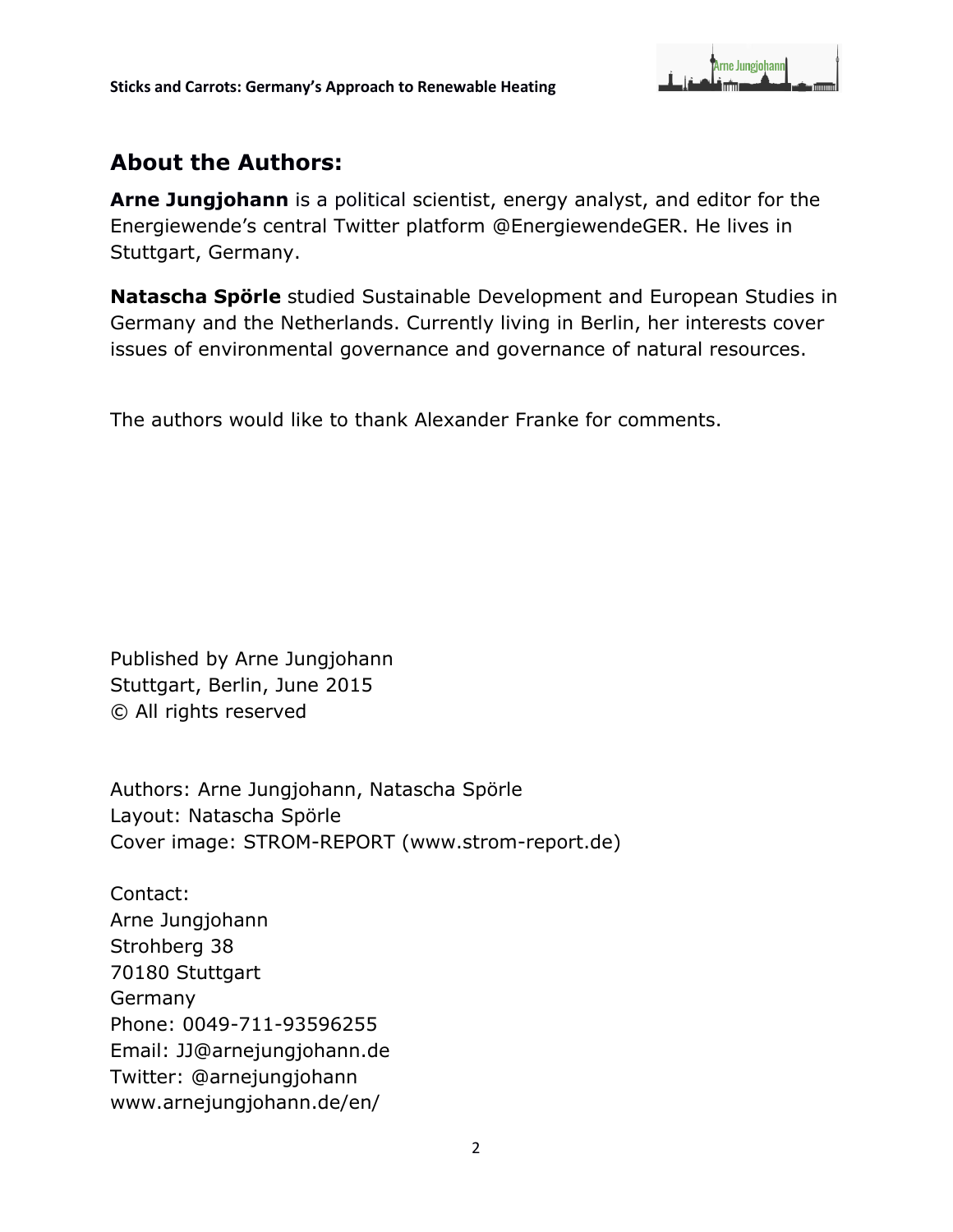

Germany's *Energiewende* and its achievements have been widely discussed over the last years. The focus of these discussions often lies on the phase-out of nuclear power and the shift to renewables in the power sector. Indeed, Germany has successfully increased the share of electricity generated from renewable sources from 6 percent in 2000 to almost 28 percent in 2014. This comparably aggressive deployment drove down soft and hardware costs, especially of photovoltaics and wind power. Under current estimates the government is on track to reach its target of 40 to 45 percent renewables in gross electricity consumption by 2025. Beyond that the Renewable Energy Sources Act (EEG, 2014) sets further targets of 55 to 60 percent by 2035, and at least 80 percent by 2050.

However, the *Energiewende* and its goals expand beyond the power sector. To reach its economy-wide climate targets (in comparison to 1990: minus 40 percent greenhouse gas emissions by 2020, and at least minus 80 percent by 2050), the government aims to cut energy use and also to increase renewables in the heat and transport sector. By 2020, renewables should provide 14 percent to the heat supply. In 2014, however, a modest 9.9 percent of heat stemmed from renewable sources in Germany. This figure has not changed much over the last years. In comparison to the recent success in electricity generation, the heating sector lags behind in renewables deployment (see Figure 1).



**Figure 1: Share of renewables in German energy market (Source: own figure based on AGEE-Stat, 2015)**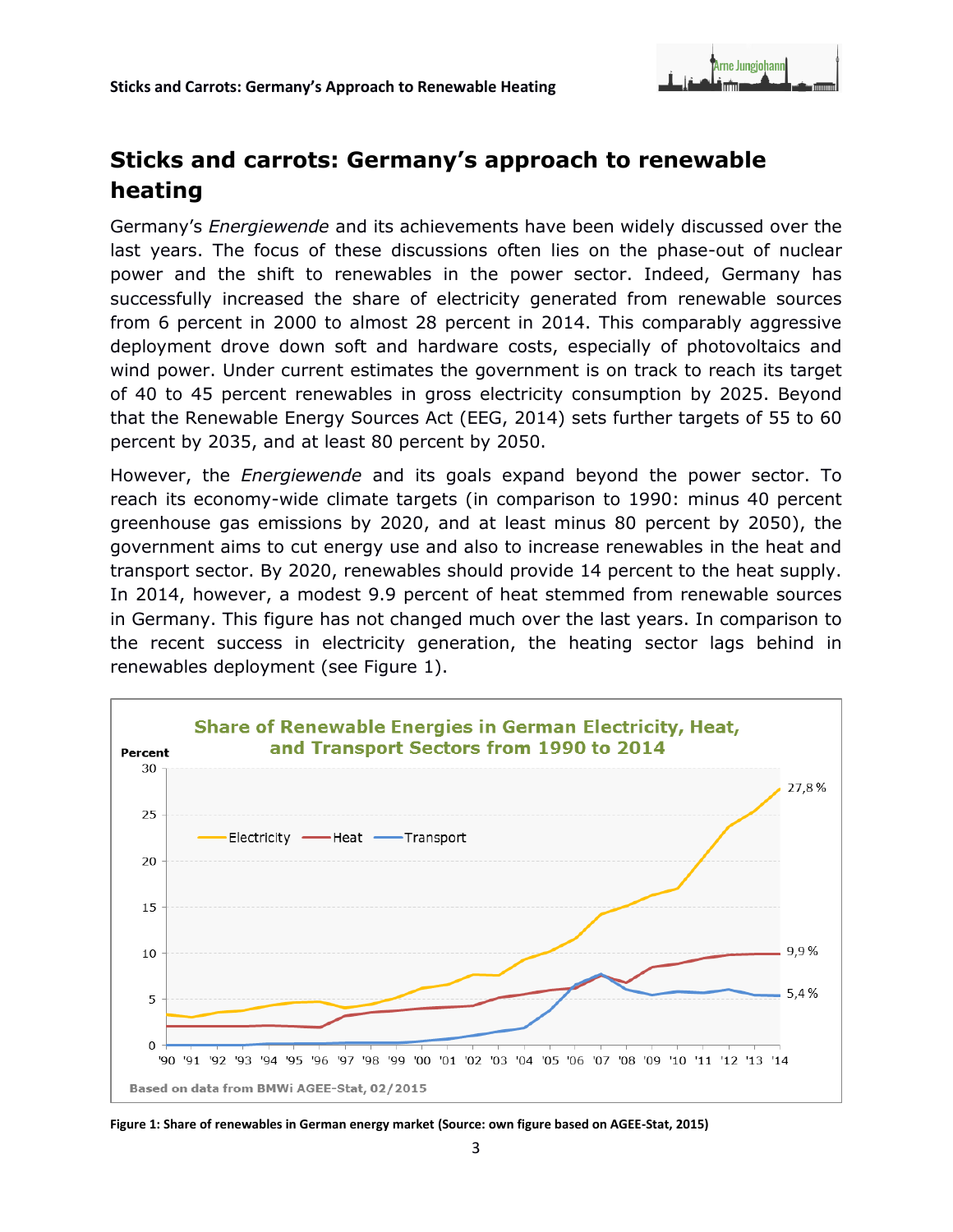

Like many other countries, Germany uses more energy for heating needs than for electricity generation. In 2013 the heat sector accounted for 56 percent of Germany's total energy consumption (BMWi, 2015a), and for around 45 percent of energy-related greenhouse gases (PWC, 2015). The greatest potential to reduce heat demand is wide refurbishment of the existing building stock. Substituting dominantly imported fossil fuels with renewable heating sources – and in particular, the switch to domestic renewables – will increase energy security and lower greenhouse gas emissions. In summary, the heat sector is a sleeping giant in terms of deploying technologies, tapping cost reduction potentials of renewable sources, and reducing greenhouse gas emissions.

So if the heat sector is highly relevant for reaching the climate target because of its emission reduction potentials, why was Germany so far not able to expand renewables aggressively in the heat sector, especially in comparison to the success of the power sector? Why did the deployment of renewable heating technologies stagnate over the past five years? What are the obstacles that need to be overcome?

One answer to these questions can certainly be delivered by the legislative framework. Therefore, this paper reviews Germany's renewable heating policies. For lack of space we deliberately choose not to address efficiency policies while recognizing that these will have to play a prominent role to reduce energy consumption and emissions of the heat sector. We first provide an overview of the national policy framework; second, we present examples of regional approaches by two German *Länder* (states); and third, the paper places Germany's policy framework into the EU context. Based on reviewing these three governance levels we draw conclusions and provide an outlook on the perspectives of Germany's renewable heating sector.

## **Germany's renewable heating market**

In 2014, an equivalent of 130.9 billion kWh of heat consumption was generated from renewable sources. The most important single source for renewable heating in Germany is biomass (86 percent), followed by geo-thermal (8 percent), and solar thermal (5 percent) (BMWi, 2015b). Within biomass solid fuels such as waste wood, sludge, and wood are the most relevant (Figure 2, dark green).

Germany's wood pellet market of around 2.4 million tons per year is used solely for heating purposes. Pellets are supplied through domestic production. Other EU member states, such as the United Kingdom, Belgium, and the Netherlands are using wood pellets to a larger extent for co-firing in thermal power plants and import most pellets from the United States and other countries (Morris, 2015).

In the early 2000s, a steady growth of the renewable heat sector can be observed. From 2000 to 2007, the generation of renewable heat increased by 74 percent. This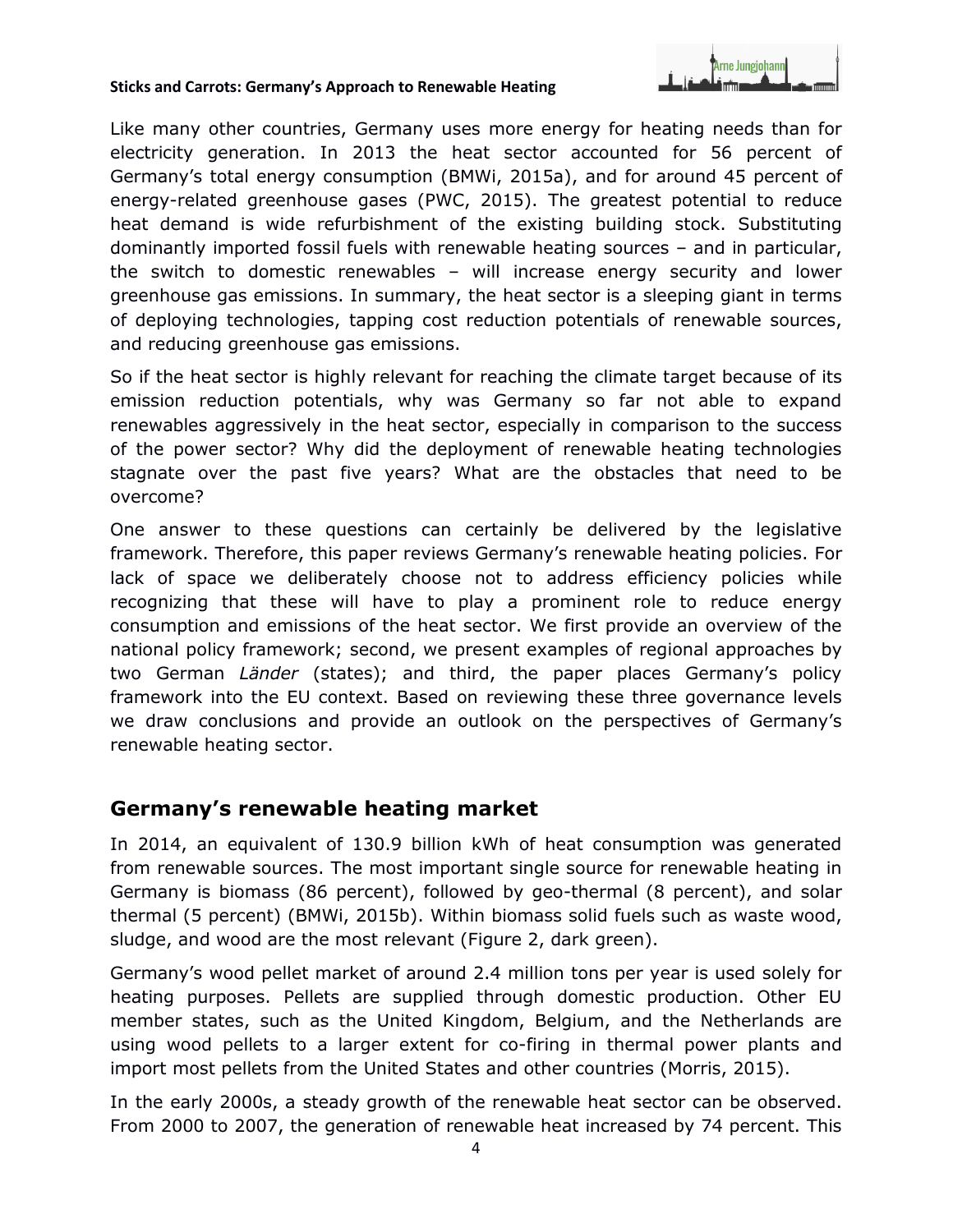

increase was largely the result of a higher deployment of renewable heating installations, driven by the government's market incentive program (see p. 6). Since 2010, however, growth slowed down considerably and has basically flattened over the past years.



**Figure 2: Development of heat consumption from renewable sources in Germany (Source: BMWi, 2015b)**

Similarly, the German solar thermal sector has been stagnating. Even though it is still the biggest in Europe, it encountered setbacks in 2013. With only 1 Mio  $m<sup>2</sup>$  of new installations, the market has slipped back to 2005 levels and has more than halved since the record year of 2008 (see Figure 3 below). By 2013, the total area covered roughly 11.9 GWth (17.5 Mio m²). The drop in installations since 2011 reveals that the sector is facing difficulties.

While we are focusing on the legislative framework to explain the problems in the renewable heating sector, there are also well accepted structural hurdles. Germany, with a relatively big rental sector (iner, 2015), faces a typical user-investor dilemma in the existing building stock. House owners have to invest in renewable heating technologies but renters directly benefit. This is a structural challenge for the heating sector in comparison to the electricity sector. However, it delivers no adequate explanation to the described stagnation in the heating sector over the past five years. The next sections therefore focus on relevant policy on federal, state, and EU level to investigate the legislative context.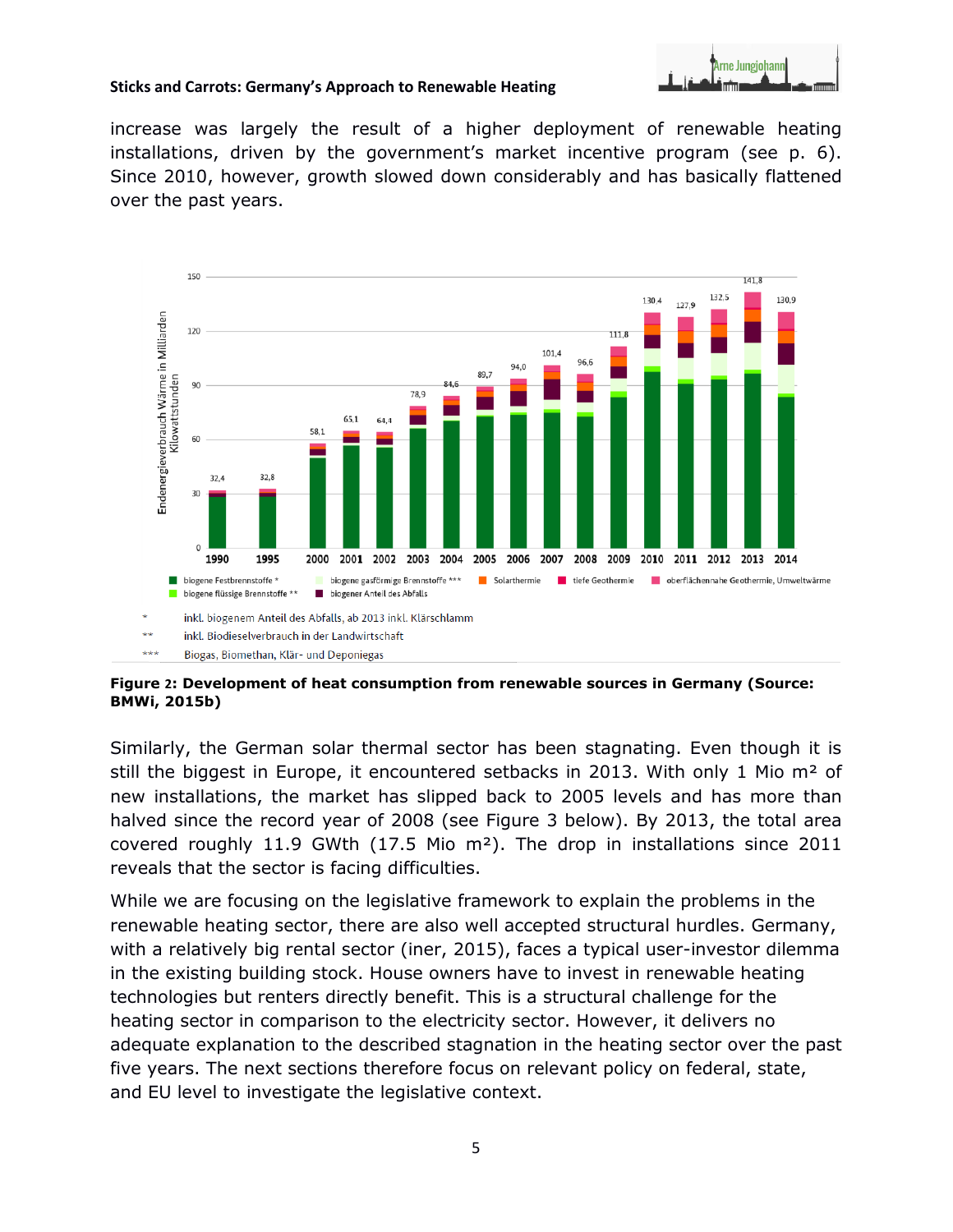



## **Federal policy framework for renewable heating**

To increase the share of renewable heating in Germany, there are a number of initiatives on multiple levels in place. Critics argue that despite these efforts, Germany lacks a comprehensive long-term oriented heating policy (HIR, 2015). Nevertheless, two policies on federal level can be considered crucial. While the Market Incentive Program supports the installation of renewables in the existing building stock, the Renewable Energy Heating Law addresses the use of renewables in newly constructed buildings. Together they are the 'sticks and carrots' of Germany's renewable heating approach:

 In 1999, the **Market Incentive Program** (*Markt-Anreiz-Programm*, MAP) was launched to facilitate investments in renewable heating. It is based on two pillars: First, it encourages homeowners and small businesses to invest in renewable heating sources like solar-thermal, geo-thermal, or wood-chip heating technologies by issuing a grant. Second, it provides low-interest loans through the German Development Bank (KfW), particularly for big commercial actors who might invest in process heating systems, power-and-heat generation based on biomass, or local district heating (BMWi, 2015c). In contrast to the later introduced renewable heat law, the MAP is directed at the existing building stock. Until around 2005, the program successfully triggered new investments in the sector (see figure 2 above). Starting in 2006, however, the program suffered from substantial funding cuts which undermined investor certainty (see Figure 4 below).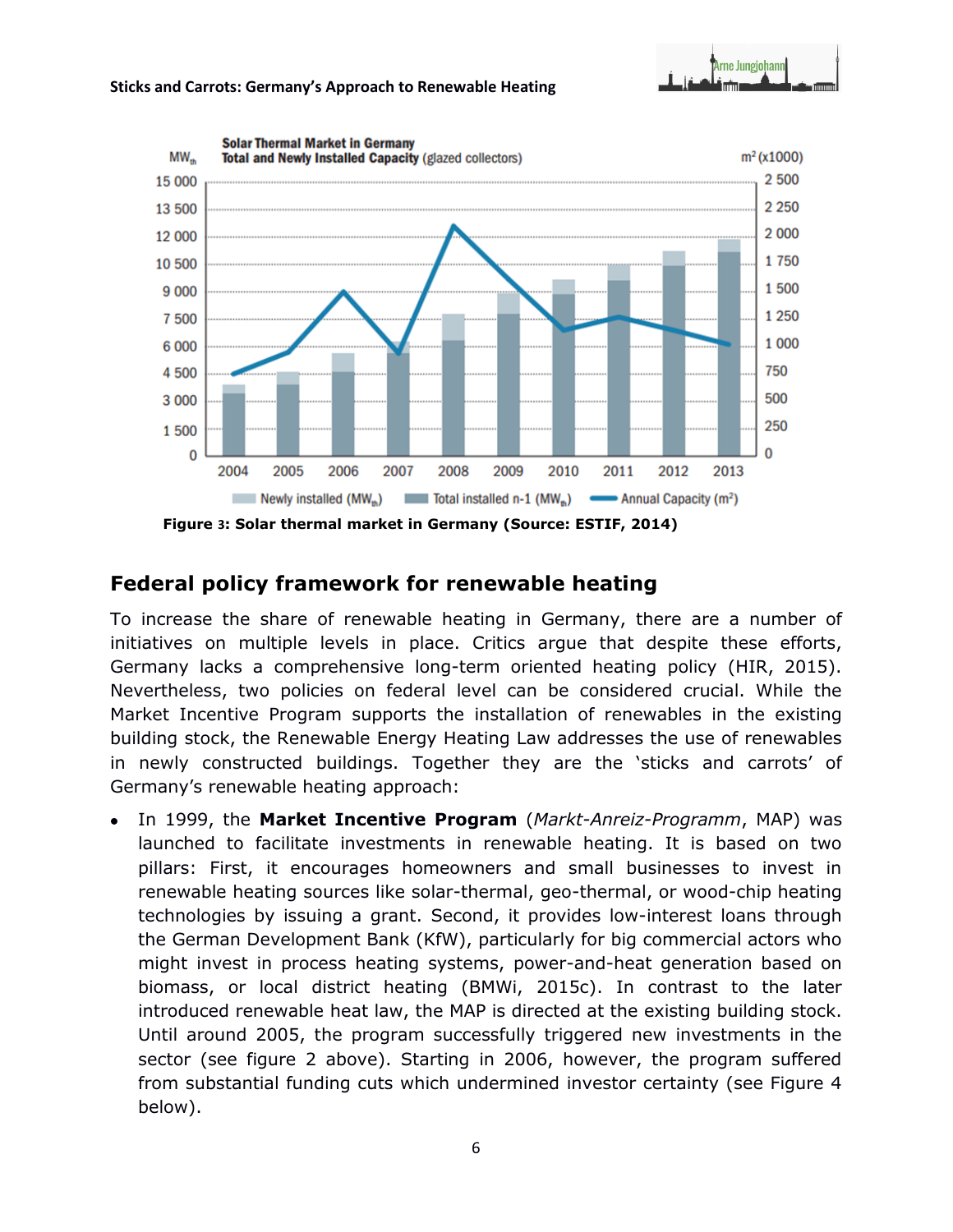

**Figure 4: Funding through KfW loans (dark yellow) and partial remissions of debts (light yellow) (Source: iner, 2014)**

Furthermore, the guidelines which technology could be funded and by how much changed very often – 13 times over the last 16 years. From 1999 to 2006, a total of 512 million Euro were granted through the MAP. In 2007 and 2008, however, the program basically collapsed. In 2009, coinciding with the introduction of the EEWärmeG (see below), the MAP was announced to be considerably extended; and thus, the program was revitalized despite the fact that funds were temporarily blocked in 2010 because of the financial crisis (iner, 2014).

Overall, the program and concomitantly the sector suffered from uncertainties in the mid-2000s. The newly revised MAP (BMWi, 2015c) is supposed to deliver higher certainty. It came into force on 1 April 2015, includes higher support levels for individual technologies, and has an annual volume of 300 million Euros. The German Solar Association expects substantial incentives for new solar thermal investments (BSW, 2015). Despite the improved conditions, the government's own *Energiewende* monitoring commission recommends to move towards a more comprehensive approach to renewable heating which relies less on financial support through the federal budget (Expertenkommission, 2014).

 In 2009, the **Renewable Energy Heating Act** (EEWärmeG, 2011) came into force. It was one of 14 legislative measures of the *Integrated Energy and Climate Programme* which was initiated by the federal government in 2007 (BMU, 2007). For the first time it specified a national target of a 14 percent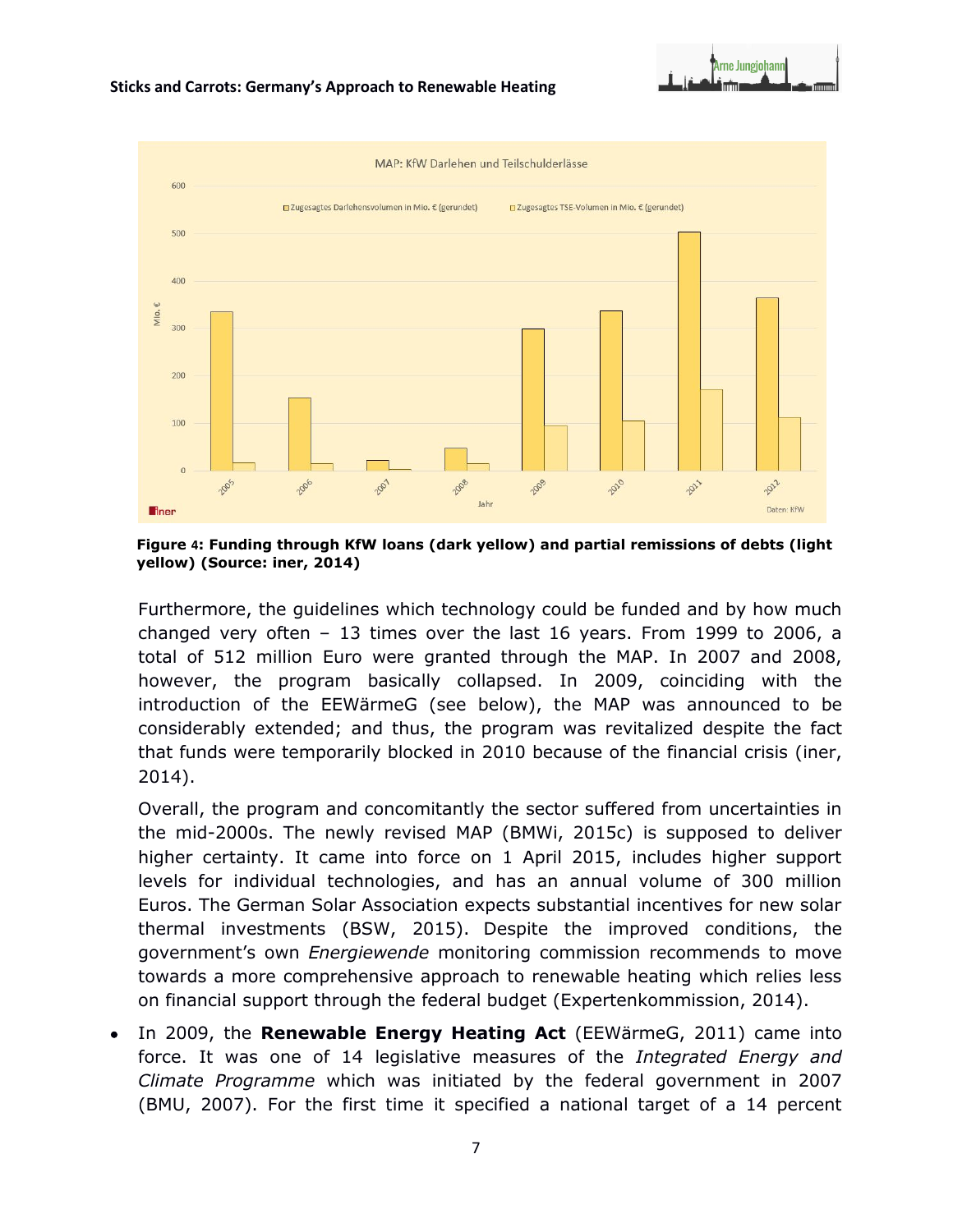

share of renewable heat by 2020, as well as the obligation to use renewable heating and cooling for all newly constructed buildings that exceed 50 m². The revision of the legislation in 2011 explicitly reiterated this obligation for public buildings, hinting at the responsibility of the public sector to serve as a role model.

The EEWärmeG, however, does not require a 100 percent share of renewable heating but introduces quota for different technologies based on investment and fuel costs. For instance, solar-thermal technologies have to provide at least 15 percent of the demanded heat, while biomass or geo-thermal appliances have to cover 50 percent of the required heat in the building. The use of waste heat, combined heat and power, district heating, or improved energy efficiency may serve as compensating measures instead.

In addition to deployment incentives, the federal government supports research on renewable heating technologies. In 2014, 42 million Euros were made available for research in renewable heating and cooling technologies (see table 1 below). This is around 5 percent of the total federal energy research budget of 819 million Euros. Deep geothermics and solarthermics receive by far the greatest amount of funds. In particular deep geothermics is seen as a crucial technology to deliver a continuous flow of energy. The research focus lies on finding methods that can help to identify suitable sites for geothermal bores; to increase the acceptance of geothermics; and to reduce the costs of the technology (BMWi, 2015e). The reduction of costs is also the main focus for research on solarthermics (BMWi, 2015f).

| <b>Funded technology</b>                                  | Amount of funding<br>in Euro |
|-----------------------------------------------------------|------------------------------|
| <b>Deep Geothermics</b>                                   | 15.55 million                |
| <b>Solarthermics</b>                                      | 9.25 million                 |
| <b>EnEff: City District Heating</b>                       | 3.75 million                 |
| <b>EnEff:City Combined</b><br>Heat<br>and<br><b>Power</b> | 2.65 million                 |
| Low temperature solarthermics                             | 6.36 million                 |
| <b>Solar cooling</b>                                      | 1.02 million                 |
| <b>Heat pumps (for industry)</b>                          | 2.58 million                 |
| Heat exchangers (for industry)                            | $1.13$ million               |
| <b>Solar process heating (for industry)</b> 0.1 million   |                              |
|                                                           | 42.39 million                |

**Table 1: Federal research funds in 2014 for different heat technologies in Germany (Source: own table based on BMWi, 2015d).**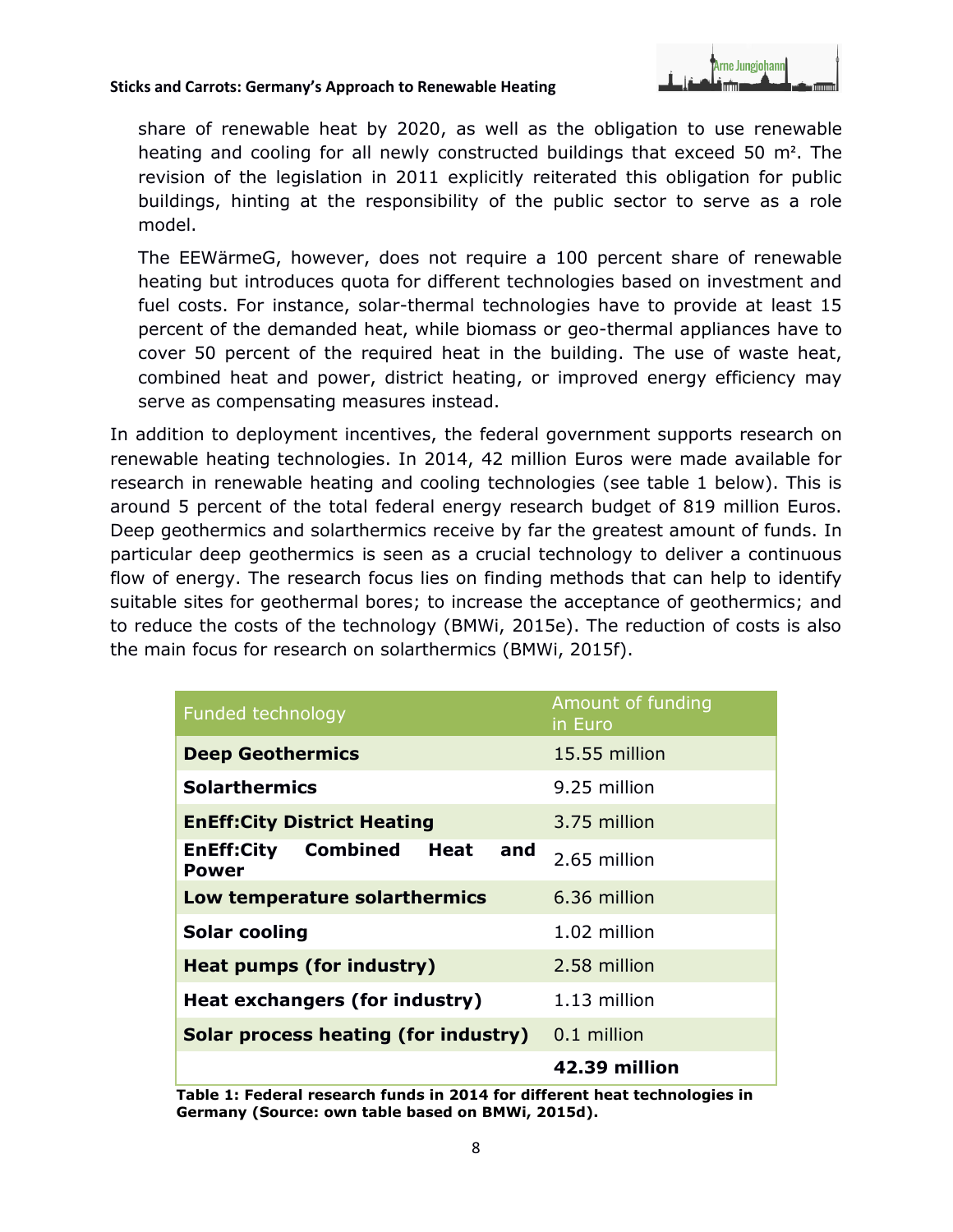

## **State examples: Baden-Württemberg and Schleswig-Holstein**

In Germany's federalism, the central government, the states (*Länder*), and the municipalities have different tasks, and partially competing areas of responsibilities ruled by a complex system of checks and balances. On energy and particular renewable energy policy, regional differences become apparent. So far only two of the sixteen German states – Baden-Württemberg and Schleswig-Holstein – have passed state heating targets in addition to the federal goal. Three more states (Bremen, Hesse, Thuringia) have announced to pass a heating target (see cover image). To illustrate the exemplary role of Baden-Württemberg and Schleswig-Holstein, this section takes a closer look at the two states' renewable heating agendas.

 On renewable heating the state of **Baden-Württemberg** is a front-runner – both in deployment as well as policy design. The state in Germany's Southwest adopted its own *Energiewende* strategy with mid- and long-term targets and a focus on dialogue with citizens. The goals are to cut overall energy consumption in half by 2050, to increase the share of renewables in electricity generation to 80 percent, and to cut  $CO<sub>2</sub>$  emissions by 90 percent (BW, 2015a). The state government emphasizes that without energy savings and more renewables in the heating sector (which accounts for about 30 percent of the state's  $CO<sub>2</sub>$  emissions) Baden-Württemberg would miss its climate target (BW, 2015b).

Besides legislation on refurbishments and efficiency measurements (BW, 2015c), the state has implemented its own renewable heating law (EWärmeG) already in 2007, aiming to increase the share of renewable heat from 8 to 16 percent in 2020 (BW, 2015b). The state law, which was passed two years ahead of the national law by a center-right coalition, introduced the mandatory requirement for homeowners to include renewable energy as part of heating supply of new residential buildings, and when retrofitting. Baden-Württemberg therefore served as an example for the federal level and other states (iner, 2015).

In March 2015, the state legislature passed an adapted version of the EWärmeG to come into force in July. The new EWärmeG is supposed to be more flexible, open to new technologies, and encompass non-residential buildings, which did not fall under the previous regulation (BW, 2015d). The adapted law more explicitly addresses the existing building stock and obliges owners to include renewable heating energy technologies when a heating system is modernized. The requirement can also be met by investing in efficiency retrofits instead. Homeowners find financial support through the federal Market Incentive Program (see above). In addition, the state bank of Baden-Württemberg offers loans of up to 50,000 Euros with low interest rates (L-Bank, 2015).

The impact of the programs in Baden-Württemberg are yet to be assessed. A decreasing rate of retrofits in the existing building stock indicates that some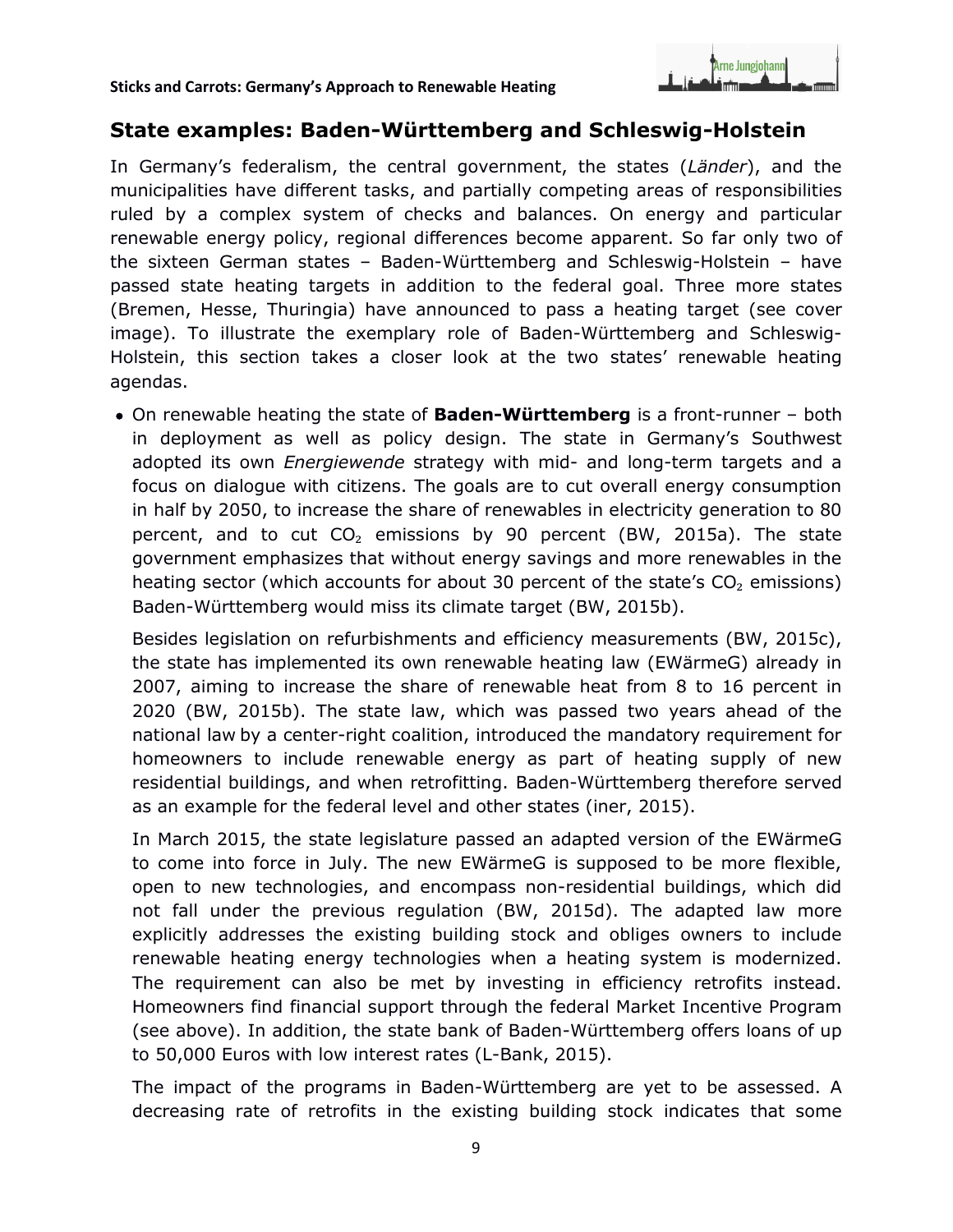

homeowners postpone retrofitting to avoid the obligation (Lamprecht & Czakainski, 2014). Yet on the other hand, the programs seem well accepted and clearly served as an example for federal legislation.

 Like Baden-Württemberg and most other *Länder*, Germany's most Northern state **Schleswig-Holstein** pursues its own *Energiewende* state strategy. Until 2025, the state aims to increase the share of renewables in gross electricity generation to 300 (three hundred) percent of the state's consumption (SH, 2015b) – exporting the surplus to its neighbors. In its energy infrastructure Schleswig-Holstein focuses on a fundamental change by establishing and expanding local and district heating networks (SH, 2015a). Denmark, bordering in the north, serves as an example for this strategy.

The focus on heat networks is based on two premises: first, energy efficient retrofits of individual houses alone will not suffice and considerable investments in heating technologies will be necessary; and second, heat networks offer cost advantages and render technological benefits. They are cost efficient because the costs for single house owners are reduced which encourages refurbishments in general, and for rentals in particular. In turn, renters can benefit from the reduced and relatively stable prices for heating; and even the providers can profit because of greater density of connectivity in a district (SH, 2014a). The benefit of heat networks from a technological perspective is their high flexibility in being compatible with a number of different renewable sources.

Similar to the federal goal, Schleswig-Holstein aims to reach 14 percent renewable heating by 2020. Additionally, the state government set a 22 percent state goal for 2025 (SH, 2014b). The strategy sets out municipalities to be the main actors in driving the transition. To support municipalities in this task, the Energy and Climate Protection Initiative (EKI) of Schleswig-Holstein guarantees consultation services and advice for funding possibilities (BMUB, 2015). Furthermore, the state invests in efficiency technologies including combined heat and power (CHP) (based on natural gas, coal or biogas), solar-thermal heating, geo-thermal heating, power to gas (e.g., from excess wind energy), or the use of wastewater heat. In particular, power-to-heat is considered the future of the heat market among leading researchers (IWES, 2015).

A focus on a range of different technologies is integral to the strategy of Schleswig-Holstein in order to reap the benefits of the flexibility of heat networks. The diversification of technologies aims to ensure stable prices and security of supply. The state's vast renewable electricity resources add another possible source for heating. On sunny, windy days, large amounts of surplus electricity at lowest marginal costs will be available. As heating grids can function as storage, new technologies like power-to-gas become economically more feasible. Schleswig-Holstein's vast surplus in renewable electricity could result in the state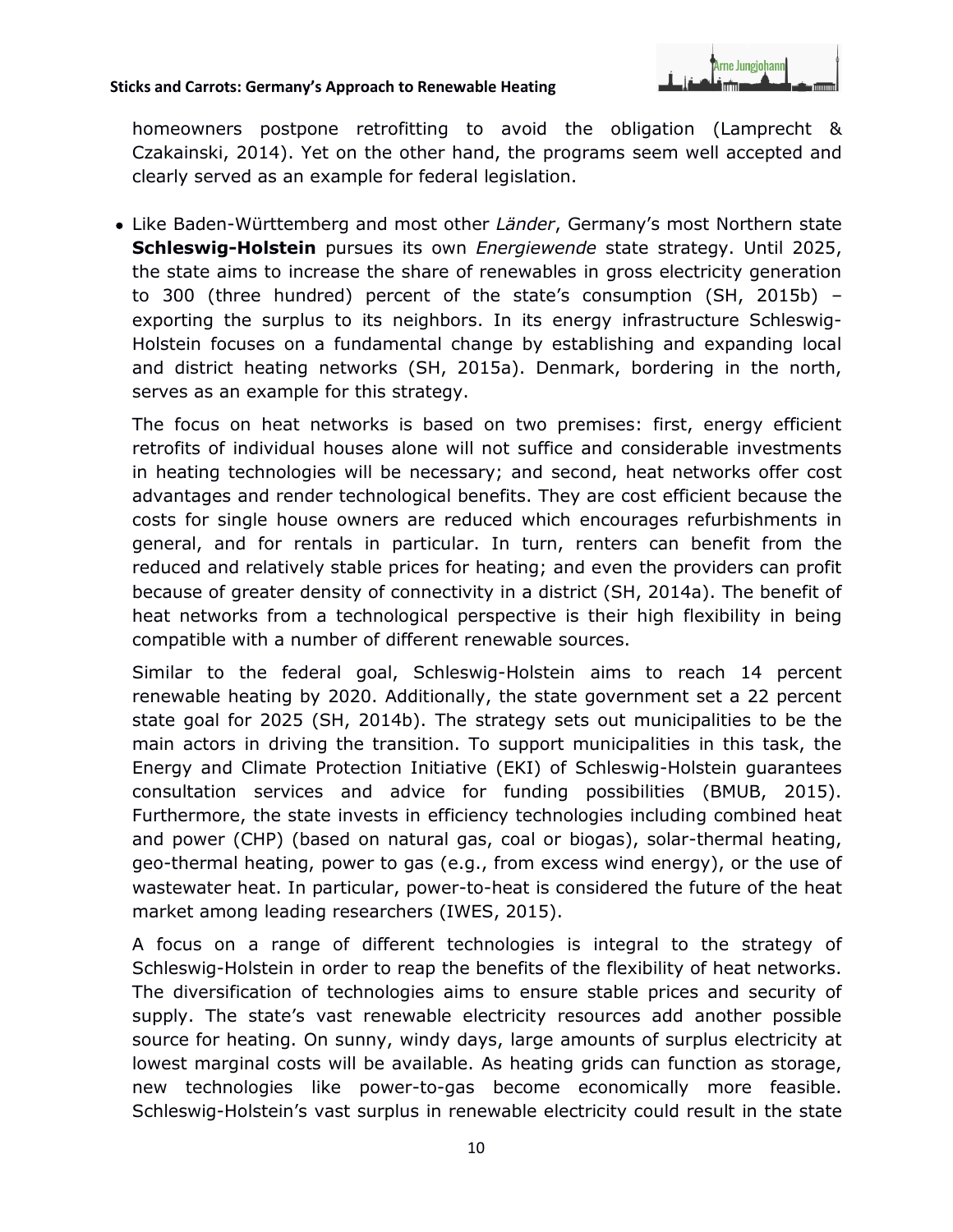

becoming a technology hot spot in creating spill-over effects from the power to the heat sector.

Different social and economic structures can partly explain the diverging approaches of the two states. Schleswig-Holstein is an economically less potent and also more rural state. In contrast, Baden-Württemberg is economically one of Germany's strongest regions with a thriving manufacturing and equipment industry. Baden-Württemberg is thus able to involve residents and home owners to a wider degree, while Schleswig-Holstein invests in centralized technologies involving municipalities. In addition, the geographical location of the two states could induce the use of different renewable sources. Baden-Württemberg has favorable sun conditions, making it a better spot than most other areas in Germany to use solar thermal as a heating technology. As a rural and coastal state, Schleswig-Holstein has better access to biomass and especially wind power. Denmark in the North serves as a success case to follow. The two state examples highlight that there is no one-fit-allsolution for renewable heating technology and policy.

# **EU Policy Framework**

Being a member state of the European Union, German federal and state policy is embedded and shaped by EU legislation. Overall, the EU pursues its 20-20-20 targets by 2020, aiming for (1) a 20 percent reduction of EU wide greenhouse-gasemissions; (2) a share of 20 percent renewable energy overall; and (3) a 20 percent energy consumption savings in comparison to the business-as-usual path. By 2013, the EU has made good progress to meet these targets (EEA, 2014). To achieve the overall EU targets, member states have committed to individual national targets.

In 2014, the European Council agreed on new targets for 2030 (EC, 2014a): (1) a 40 percent reduction of greenhouse gas emissions; (2) a 27 percent share of renewable energy consumption; and (3) improving energy efficiency by 27 percent. When and how these goals will come into force depends on the further legislative progress of the 2030 energy package, including the advancement of the *Energy Union* (EC, 2015).

With regard to renewable heating the decisive EU legislative acts are the Renewable Energies Directive (OJ, 2009), the Energy Performance of Buildings Directive (OJ, 2010), and the Energy Efficiency Directive (EED) (OJ, 2012). The Renewable Energies Directive broadly specifies the use of renewables, and for instance calls for a greater role of municipalities. The EED obliges member states to serve as a role model by annually making at least three percent energy efficient renovations while newly purchased buildings must be energy efficient. Furthermore, key policies must be identified in order to stimulate renovations. The Energy Performance of Buildings Directive requires member states to provide financial incentives for building energy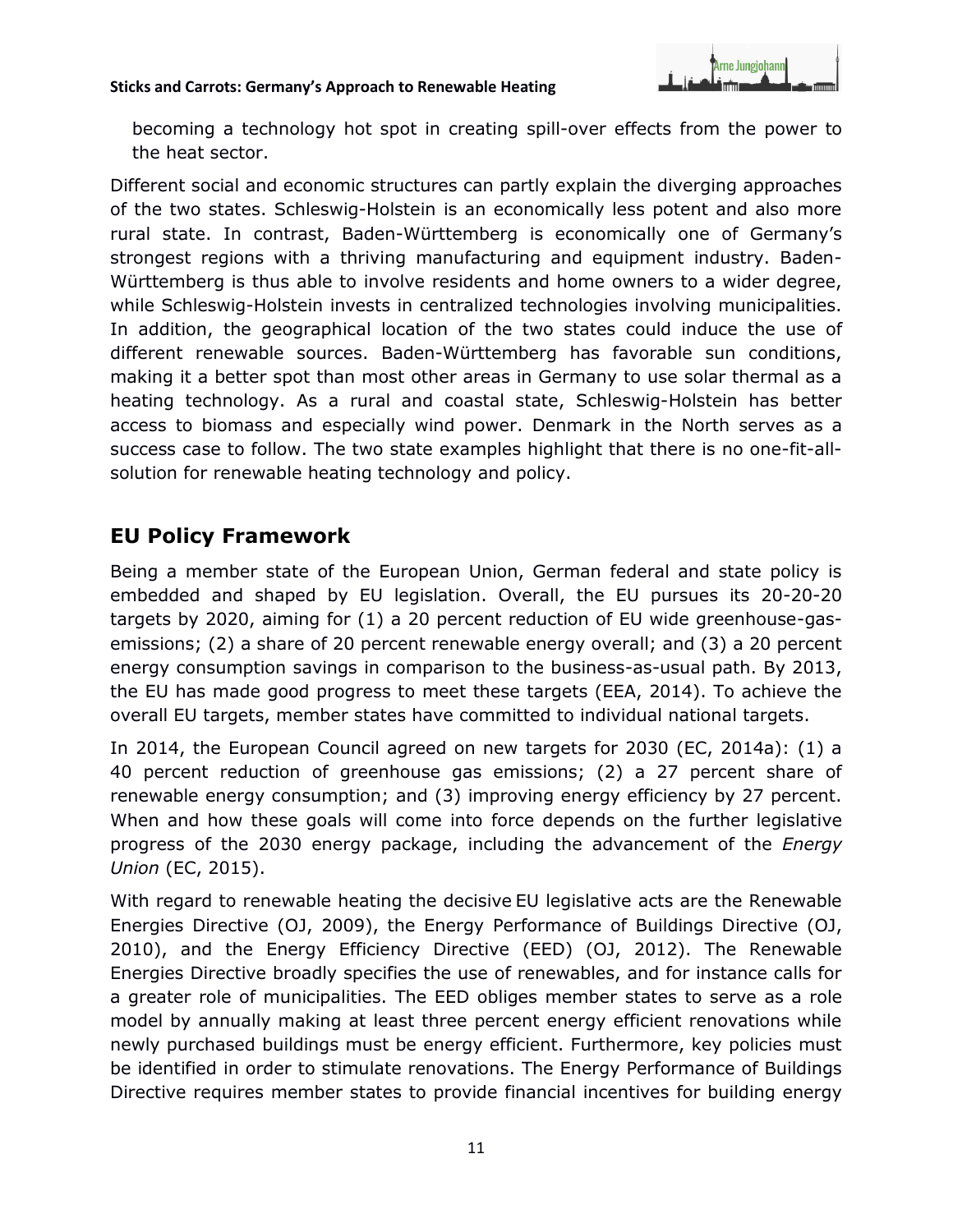

efficiency, to enforce minimum standards for the energy performance of buildings, and to ensure by 2020 that new constructions are zero energy buildings.

Germany's EEWärmeG and the MAP already meet the obligation under the listed directives (EC, 2014b). The federal law has been passed before European legislation came into force, and Baden-Württemberg had implemented a state law even before. The first steps towards renewable heating were thus taken on the regional level; yet, the above mentioned directives certainly generate new impulses to improve the support for renewable heat. We expect the legislation of EU 2030 goals to trigger discussions in Germany about a mid-term goal for renewable heating beyond 2020.

# **Conclusions**

- 1. **With the current sticks-and-carrots programs, Germany's renewable heating market is set to grow in the short-term.** While the sticks have stayed the same, the bucket of carrots was refilled in 2015. The upgrade of the Market Incentive Program, which is to deliver greater funding security, is expected to trigger new investments in the building stock. Therefore, Germany will move closer to meeting its renewable heating target of 14 percent by 2020. Nevertheless, it is questionable whether these efforts are enough in the longterm. This depends very much on the political will and possible budget constraints. Previous years have shown difficulties to provide steady funding for the Market Incentive Program, creating uncertainty among investors. In comparison, investment conditions for renewables in the power sector are more stable. This might explain the considerably greater success of the *Energiewende*  in the power sector. The current federal policy is not adequate to tap the full potential of renewable energy in the heating sector.
- 2. **For the mid-term, we expect further improvement of the federal policy framework for renewable heating technologies, backed by impulses from the EU.** The German government's comprehensive energy and climate approach already has provided a favorable policy framework for renewable heating technologies. After all, the Renewable Heating Act was only implemented as part of the *Integrated Energy and Climate Programme* as an overall climate strategy. The goal of the expansion of renewable heating technologies is to bring down emissions of the heat sector. In addition, the advancement of the EU's 2030 energy package will eventually result in more efforts by EU member states such as Germany to advance renewable heating technologies, including setting targets beyond 2020. From the domestic *Energiewende* discourse pressure will grow on the German government to develop a more comprehensive approach for renewable heating. Such an approach could integrate efficiency, system technology, urban planning and social aspects (HIR, 2015). The biggest potential is seen in expanding heat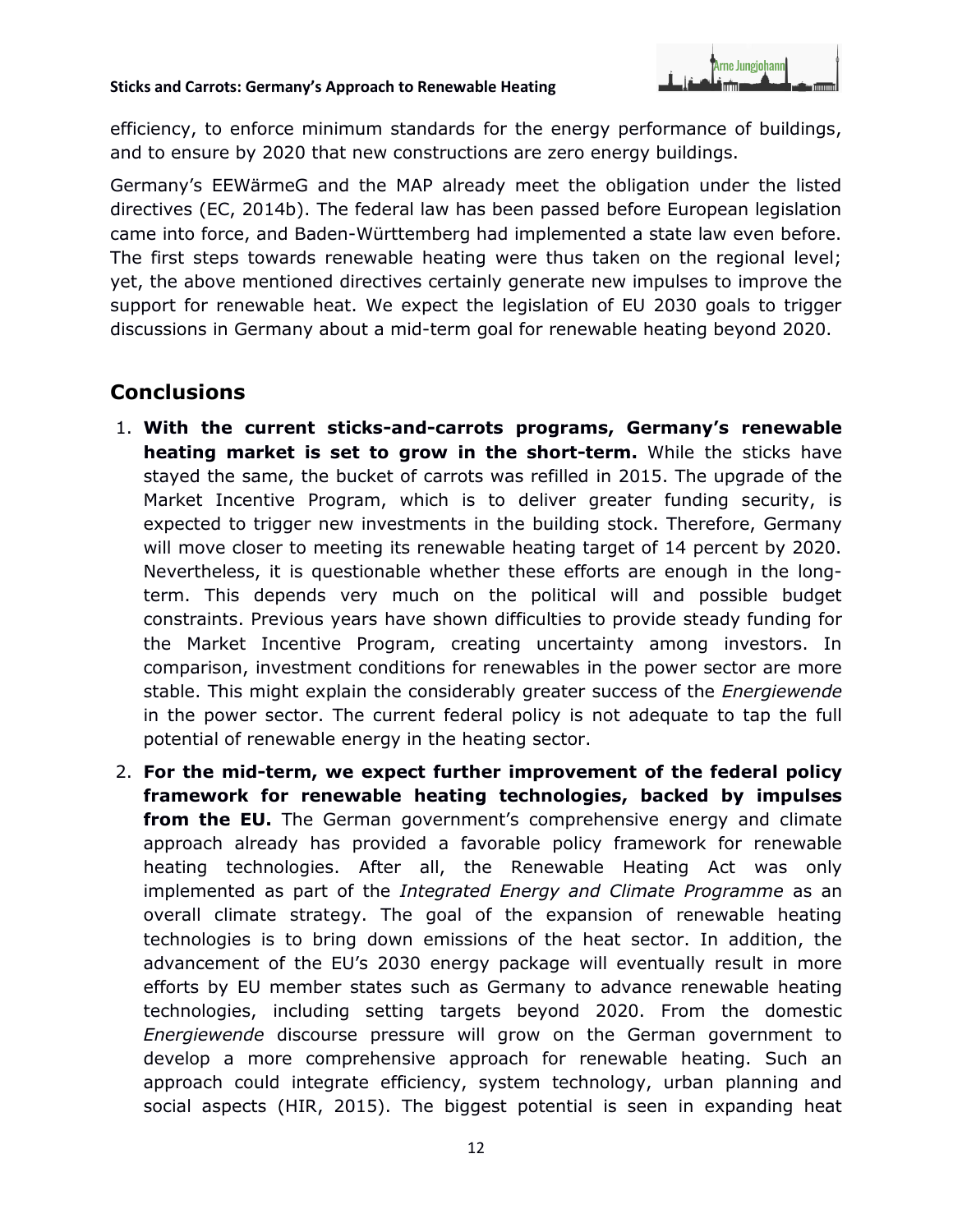

networks as it opens the door for a variety of renewable sources and offers synergies between the power and the heat sector. The federal level could support municipalities in developing urban heating and cooling maps to identify local heating sinks and sources (Expertenkommission, 2014). For these reasons, we expect an improved federal policy framework for renewable heating technologies in the mid-term.

3. **There is no** *one-fit-all-solution* **for renewable heating policies.** German states serve as examples for a variety of policy and technological approaches on renewable heating. As a frontrunner, Baden-Württemberg introduced legislation on renewable heating well before federal or European laws were passed. Likewise, Schleswig-Holstein shows the functionality of focusing on municipalities and district planning. Germany and its federal structures therefore showcase the need to adapt the use of technologies towards local and regional structures. The policy framework needs to be designed accordingly.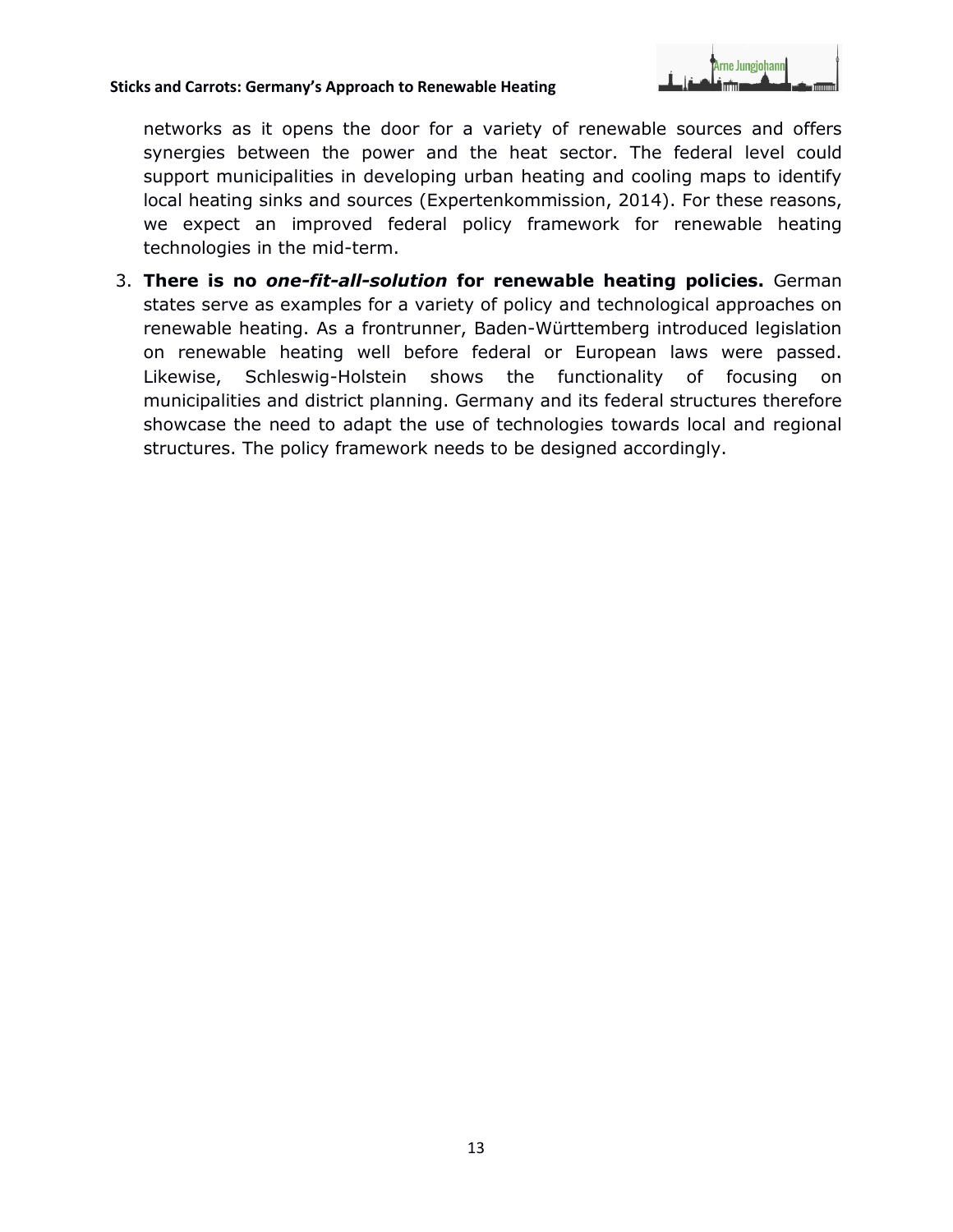

# **Sources**

- [AGEE-Stat] Arbeitsgruppe Erneuerbare Energien-Statistik (2015). Zeitreihen zur Entwicklung der erneuerbaren Energien in Deutschland. BMWi, Berlin.
- [BMU] Bundesministerium für Umwelt, Naturschutz und Reaktorsicherheit (2007). The Integrated Energy and Climate Programme of the German Government. [http://www.bmub.bund](http://www.bmub.bund.de/fileadmin/bmu-import/files/english/pdf/application/pdf/hintergrund_meseberg_en.pdf) [.de/fileadmin/bmu-import/files/english/pdf/application/pdf/hintergrund\\_meseberg\\_en.pdf,](http://www.bmub.bund.de/fileadmin/bmu-import/files/english/pdf/application/pdf/hintergrund_meseberg_en.pdf) 22 May 2015.
- [BMUB] Bundesministerium für Umwelt, Naturschutz, Bau und Reaktorsicherheit (2015). EKI Energie- und Klimaschutzinitiative Schleswig Holstein. [https://www.klimaschutz.de/de/zielgrupp](https://www.klimaschutz.de/de/zielgruppen/kommunen/foerderung/eki-energie-und-klimaschutzinitiative-schleswig-holstein) [en/kommunen/foerderung/eki-energie-und-klimaschutzinitiative-schleswig-holstein,](https://www.klimaschutz.de/de/zielgruppen/kommunen/foerderung/eki-energie-und-klimaschutzinitiative-schleswig-holstein) 22 May 2015.
- [BMWi] Bundesministerium für Wirtschaft und Energie (2015a). Energiestatistiken 2013. [https://www.bmwi.de/BMWi/Redaktion/PDF/E/energiestatistiken-energiegewinnung](https://www.bmwi.de/BMWi/Redaktion/PDF/E/energiestatistiken-energiegewinnung-energieverbrauch,property=pdf,bereich=bmwi2012,sprache=de,rwb=true.pdf)[energieverbrauch,property=pdf,bereich=bmwi2012,sprache=de,rwb=true.pdf,](https://www.bmwi.de/BMWi/Redaktion/PDF/E/energiestatistiken-energiegewinnung-energieverbrauch,property=pdf,bereich=bmwi2012,sprache=de,rwb=true.pdf) 22 May 2015.
- [BMWi] Bundesministerium für Wirtschaft und Energie (2015b). Erneuerbare Energien im Jahr 2014. Erste Daten zur Entwicklung der erneuerbaren Energien in Deutschland auf Grundlage der Angaben der Arbeitsgruppe Erneuerbare Energien Statistik. BMWi, Berlin.
- [BMWi] Bundesministerium für Wirtschaft und Energie (2015c). Marktanreizprogramm. [http://www.erneuerbare](http://www.erneuerbare-energien.de/EE/Navigation/DE/Foerderung/Beratung_und_Foerderung/Marktanreizprogramm/marktanreizprogramm.html)[energien.de/EE/Navigation/DE/Foerderung/Beratung\\_und\\_Foerderung/Marktanreizprogramm/m](http://www.erneuerbare-energien.de/EE/Navigation/DE/Foerderung/Beratung_und_Foerderung/Marktanreizprogramm/marktanreizprogramm.html) [arktanreizprogramm.html,](http://www.erneuerbare-energien.de/EE/Navigation/DE/Foerderung/Beratung_und_Foerderung/Marktanreizprogramm/marktanreizprogramm.html) 22 May 2015.
- [BMWi] Bundesministerium für Wirtschaft und Energie (2015d). Bundesbericht Energieforschung 2015. Forschungsförderung für die Energiewende. BMWi, Berlin.
- [BMWi] Bundesministerium für Wirtschaft und Energie (2015e). Tiefe Geothermie. [http://www.erneuerbare](http://www.erneuerbare-energien.de/EE/Redaktion/DE/Standardartikel/foerdergebiete_geothermie.html)[energien.de/EE/Redaktion/DE/Standardartikel/foerdergebiete\\_geothermie.html,](http://www.erneuerbare-energien.de/EE/Redaktion/DE/Standardartikel/foerdergebiete_geothermie.html) 22 May 2015.
- [BMWi] Bundesministerium für Wirtschaft und Energie (2015f). Niedertemperatur-Solarthermie. [http://www.erneuerbare](http://www.erneuerbare-energien.de/EE/Redaktion/DE/Standardartikel/foerdergebiete_solarthermie.html)[energien.de/EE/Redaktion/DE/Standardartikel/foerdergebiete\\_solarthermie.html,](http://www.erneuerbare-energien.de/EE/Redaktion/DE/Standardartikel/foerdergebiete_solarthermie.html) 23 May 2015.
- [BSW] Bundesverband Solarwirtschaft (2015). Dank neuem Marktanreizprogramm gute Aussichten für Solarwärme. [http://www.solarwirtschaft.de/presse/pressemeldungen/pressemeld](http://www.solarwirtschaft.de/presse/pressemeldungen/pressemeldungen-im-detail/news/dank-neuem-marktanreizprogramm-gute-aussichten-fuer-solarwaerme.html) [ungen-im-detail/news/dank-neuem-marktanreizprogramm-gute-aussichten-fuer](http://www.solarwirtschaft.de/presse/pressemeldungen/pressemeldungen-im-detail/news/dank-neuem-marktanreizprogramm-gute-aussichten-fuer-solarwaerme.html)[solarwaerme.html,](http://www.solarwirtschaft.de/presse/pressemeldungen/pressemeldungen-im-detail/news/dank-neuem-marktanreizprogramm-gute-aussichten-fuer-solarwaerme.html) 22 May 2015.
- [BW] Energiewende Baden-Württemberg (2015a). Die Ziele der Landesregierung. 7 X Klimaschutz. [http://energiewende.baden-wuerttemberg.de/de/wissen/unsere-ziele-50-80-](http://energiewende.baden-wuerttemberg.de/de/wissen/unsere-ziele-50-80-90/unsere-kernziele/) [90/unsere-kernziele/,](http://energiewende.baden-wuerttemberg.de/de/wissen/unsere-ziele-50-80-90/unsere-kernziele/) 22 May 2015.
- [BW] Ministerium für Umwelt, Klima und Energiewirtschaft Baden-Württemberg (2015b). Erneuerbare-Wärme-Gesetz BW für Bestandsgebäude. https://um.badenwuerttemberg.de/de/energie/energieeffizienz/erneuerbare-waerme-gesetz-bw/, 22 May 2015.
- [BW] Ministerium für Umwelt, Klima und Energiewirtschaft Baden-Württemberg (2015c). Pressemitteilung April 2015, Nr. 52/2015. BW ist Land der Gebäudesanierer.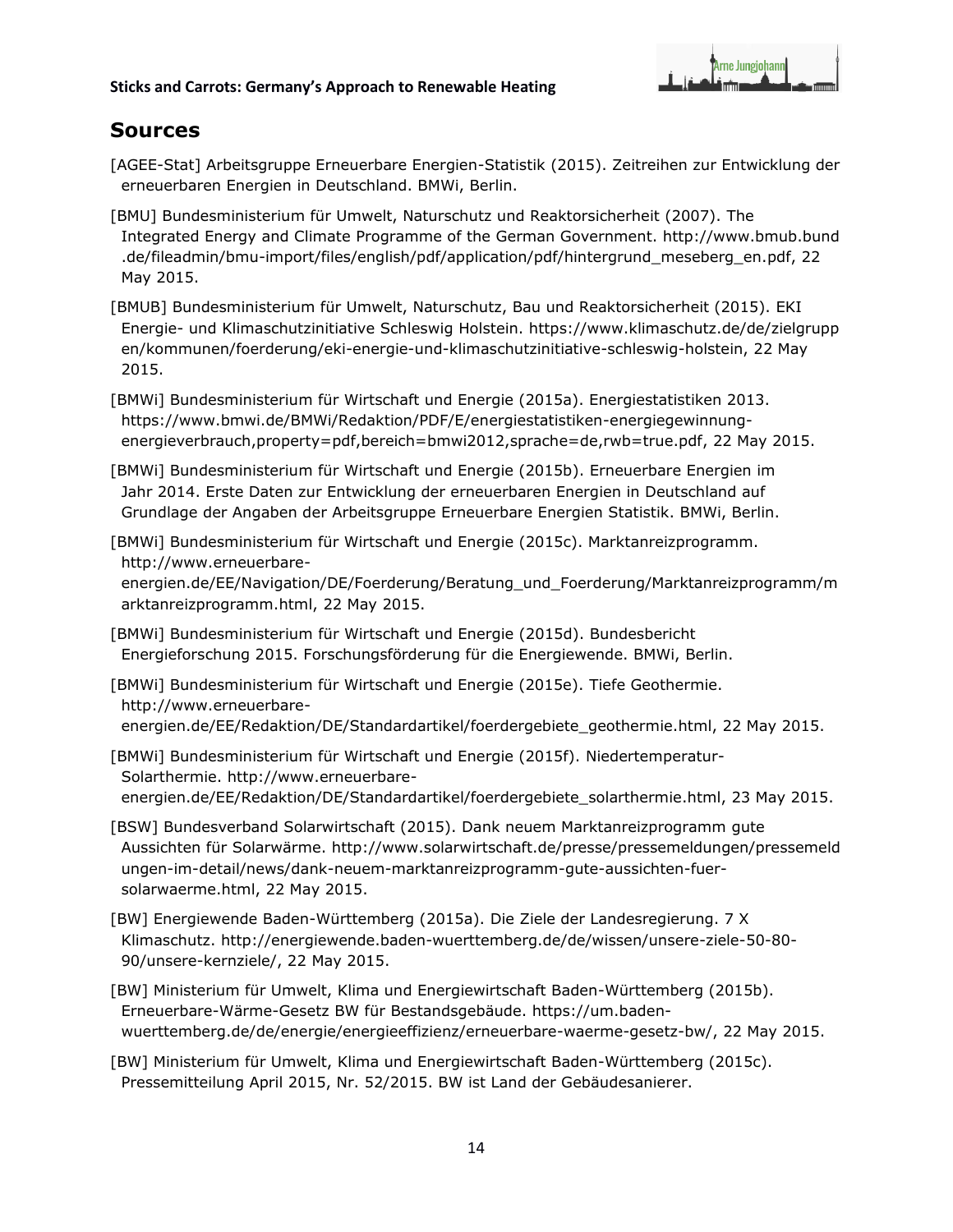

- [BW] Ministerium für Umwelt, Klima und Energiewirtschaft Baden-Württemberg (2015d). Gesetz zur Novellierung des Erneuerbaren-Wärme-Gesetzes. https://um.badenwuerttemberg.de/de/energie/energieeffizienz/erneuerbare-waerme-gesetz-bw/ewaermegnovelle/, 22 May 2015.
- [EC] European Commission (2014a). EU leaders agree 2030 climate and energy goals. [http://ec.europa.eu/clima/news/articles/news\\_2014102401\\_en.htm,](http://ec.europa.eu/clima/news/articles/news_2014102401_en.htm) 23 May 2015.
- [EC] European Commission (2014b). Communication from the Government of the Federal Republic of Germany to the Commission of the European Union of 16 April 2014. Report on the long-term strategy for mobilizing investment in the renovation of the national building stock. [https://ec.europa.eu/energy/sites/ener/files/documents/2014\\_article4\\_en\\_germany.pdf,](https://ec.europa.eu/energy/sites/ener/files/documents/2014_article4_en_germany.pdf) 23 May 2015.
- [EC] European Commission (2015). Energy Union. [http://ec.europa.eu/priorities/energy](http://ec.europa.eu/priorities/energy-union/index_en.htm)[union/index\\_en.htm,](http://ec.europa.eu/priorities/energy-union/index_en.htm) 23 May 2015.
- [EEA] European Environmental Agency (2014). Trends and projections in Europe 2014. Tracking progress towards Europe's climate and energy targets for 2020. Publications Office of the European Union, Luxembourg.
- [EEG] Erneuerbare-Energien-Gesetz (2014). Gesetz für den Ausbau erneuerbarer Energien vom 21. Juli 2014 (BGBI. I S. 1066), das zuletzt durch den Artikel 1 des Gesetzes vom 22. Dezember 2014 (BGBI. I S. 2406) geändert worden ist.
- [EEWärmeG] Erneuerbare-Energien-Wärmegesetz (2011) Erneuerbare-Energien-Wärmegesetz vom 7. August 2008 (BGBI. I S. 1658), das zuletzt durch Artikel 2 Absatz 68 des Gesetzes vom 22. Dezember 2011 (BGBI. I S. 3044) geändert worden ist.
- [ESTIF] European Solar Thermal Industry Federation (2014). Solar Thermal Markets in Europe. Trends and Market Statistics 2013. Brussels. [http://www.estif.org/fileadmin/estif/conte](http://www.estif.org/fileadmin/estif/content/market_data/downloads/solar_thermal_markets2013_v01.pdf) [nt/market\\_data/downloads/solar\\_thermal\\_markets2013\\_v01.pdf,](http://www.estif.org/fileadmin/estif/content/market_data/downloads/solar_thermal_markets2013_v01.pdf) 22 May 2015.

[EWärmeG] Gesetz zur Nutzung erneuerbarer Wärmeenergie in Baden-Württemberg (2015). Gesetz vom 17. März 2015. GBl Nr. 5, S. 151-160.

- Expertenkommission (2014). Stellungnahme zum ersten Fortschrittsbericht der Bundesregierung für das Berichtsjahr 2013. Monitoring-Prozess "Energie der Zukunft". [http://www.ecologic.eu/sit](http://www.ecologic.eu/sites/files/publication/2014/ewk_stellungnahme_2014.pdf) [es/files/publication/2014/ewk\\_stellungnahme\\_2014.pdf,](http://www.ecologic.eu/sites/files/publication/2014/ewk_stellungnahme_2014.pdf) 1 June 2015.
- [HIR] Hamburg Institut Research gGmbH (2015). Fernwärme 3.0. Strategien für eine zukunftsorientierte Fernwärmepolitik. [http://www.gruene](http://www.gruene-bundestag.de/fileadmin/media/gruenebundestag_de/themen_az/energie/150310_HHI-Studie-Fernwaerme.pdf)[bundestag.de/fileadmin/media/gruenebundestag\\_de/themen\\_az/energie/150310\\_HHI-Studie-](http://www.gruene-bundestag.de/fileadmin/media/gruenebundestag_de/themen_az/energie/150310_HHI-Studie-Fernwaerme.pdf)[Fernwaerme.pdf,](http://www.gruene-bundestag.de/fileadmin/media/gruenebundestag_de/themen_az/energie/150310_HHI-Studie-Fernwaerme.pdf) 1 June 2015.
- [iner] Institut für nachhaltige Energie- und Ressourcennutzung (2014). Marktanreizprogramm. [ht](http://ee-waerme-info.i-ner.de/index.php?title=Marktanreizprogramm) [tp://ee-waerme-info.i-ner.de/index.php?title=Marktanreizprogramm,](http://ee-waerme-info.i-ner.de/index.php?title=Marktanreizprogramm) 22 May 2015.
- [iner] Institut für nachhaltige Energie- und Ressourcennutzung (2015). Renewable Energy Sources for domestic heating in Germany. [http://ee-waerme-info.i](http://ee-waerme-info.i-ner.de/images/1/13/Broschuere_EE-Waerme.pdf)[ner.de/images/1/13/Broschuere\\_EE-Waerme.pdf,](http://ee-waerme-info.i-ner.de/images/1/13/Broschuere_EE-Waerme.pdf) 22 May 2015.
- [IWES] Fraunhofer-Institut für Windenergie und Energiesystemtechnik (2015). Klimaschutz-ziele nur mit Wärme durch Strom aus erneuerbaren Energien erreichbar. Agentur für Erneuerbare En ergien. [http://www.unendlich-viel-energie.de/themen/waerme/klimaschutzziele-nur-mit](http://www.unendlich-viel-energie.de/themen/waerme/klimaschutzziele-nur-mit-waermedurch-strom-aus-erneuerbaren-energien-erreichbar)[waermedurch-strom-aus-erneuerbaren-energien-erreichbar,](http://www.unendlich-viel-energie.de/themen/waerme/klimaschutzziele-nur-mit-waermedurch-strom-aus-erneuerbaren-energien-erreichbar) 1 June 2015.